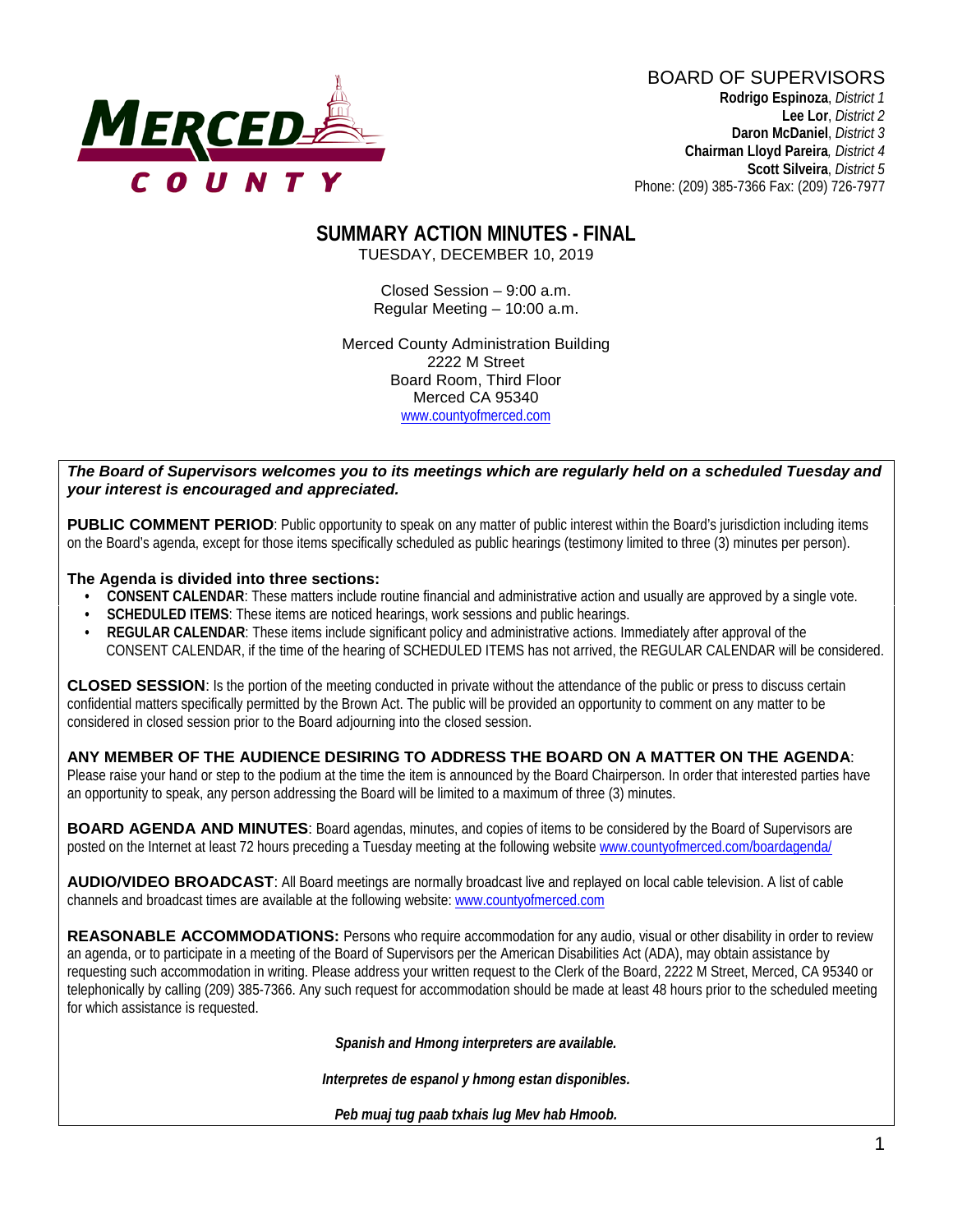## SCHEDULED ITEMS

#### **9:00 A. M. THE PUBLIC IS INVITED TO SPEAK ON ANY ITEM ON THE AGENDA-TESTIMONY IS LIMITED TO THREE MINUTES PER PERSON**

## **CLOSED SESSION - CONFERENCE WITH LEGAL COUNSEL - EXISTING LITIGATION:**

It is the intention of the Board to meet in Closed Session concerning Existing Litigation pursuant to Government Code Section 54956.9(d)(1): 1. Carlos Lopez v. County of Merced, Workers Compensation Appeals Board Case Nos. ADJ10282916, ADJ8872142 and ADJ9537303; 2) BNSF Railway Company v. Alameda County, California, et al., United States District Court, Northern District, Case No. 4:19-cv-07230-HSG

## **THE BOARD RECESSED AT 9:02 A.M. AND RECONVENED AT 10:00 A.M. WITH ALL MEMBERS PRESENT, AND THE CHAIRMAN ADVISED STAFF WAS GIVEN DIRECTION**

## **GOVERNMENT CODE SECTION 54954.2 COMPLIANCE (LATE AGENDA ITEMS)**

**10:00 A. M. INVOCATION led by Charles Pereira, Jesus Saves Men Ministry, Gateway Church/PLEDGE OF ALLEGIANCE**

> **PUBLIC OPPORTUNITY TO SPEAK ON ANY MATTER OF PUBLIC INTEREST WITHIN THE BOARD'S JURISDICTION INCLUDING ITEMS ON THE BOARD'S AGENDA, EXCEPT FOR THOSE ITEMS SPECIFICALLY SCHEDULED AS PUBLIC HEARINGS (TESTIMONY LIMITED TO THREE MINUTES PER PERSON)**

#### *REVIEW BOARD ORDER – SEE PAGE 8*

**APPROVAL OF CONSENT AGENDA CALENDAR (ITEMS #1 - 14)**

#### **PRESENTATION:**

**SUSTAINABLE GROUNDWATER MANAGEMENT ACT (SGMA) AND GROUNDWATER SUSTAINABILITY PLANS UPDATE**

## *REVIEW BOARD ORDER – SEE PAGE 8 AND 9*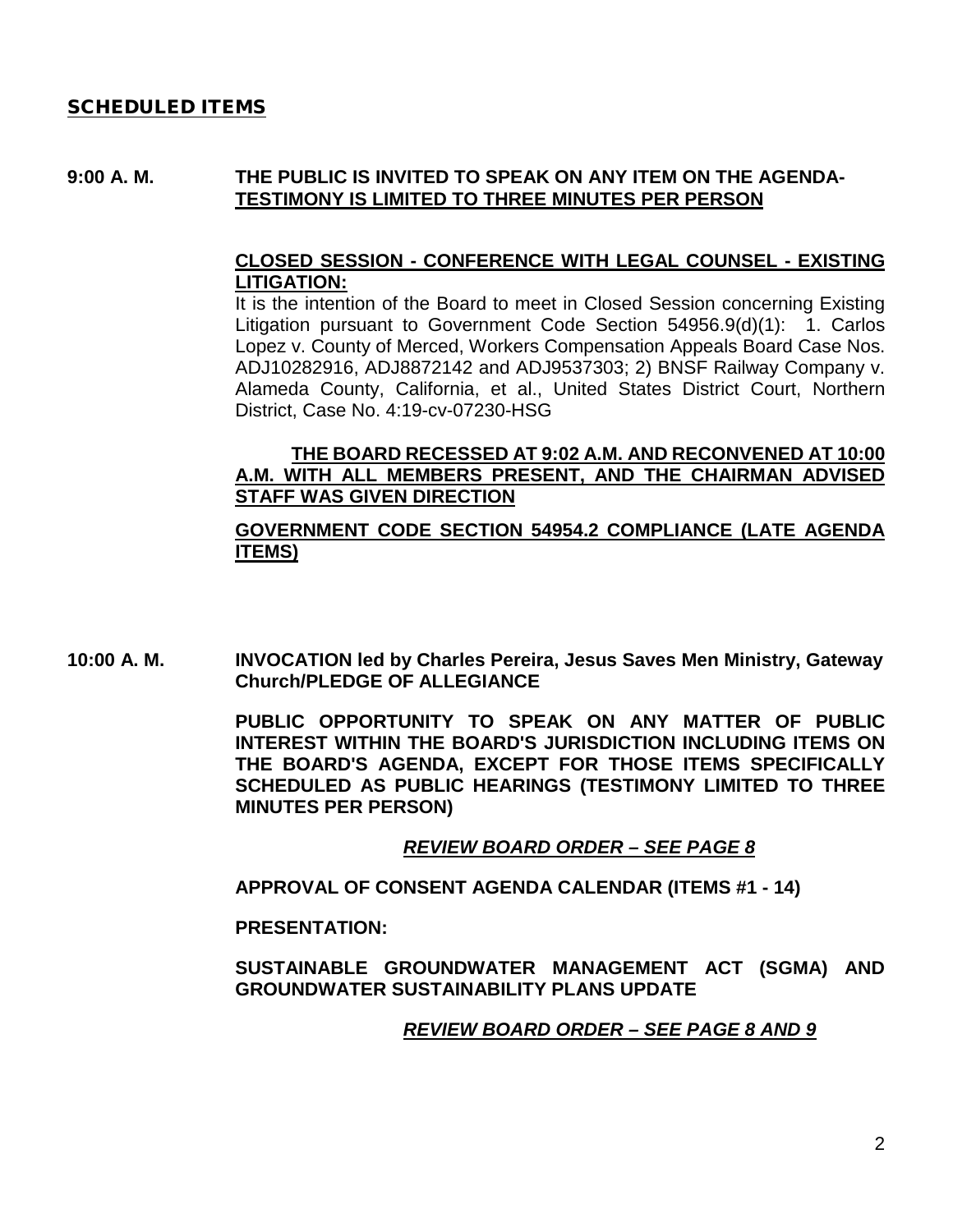## **PUBLIC HEARING:**

## **COMMUNITY AND ECONOMIC DEVELOPEMENT - PUBLIC HEARING**

To consider adoption of the Northern and Central Delta-Mendota Groundwater Sustainability Plan, which covers the Northwestern Delta-Mendota Groundwater Sustainability Agencies jurisdictional boundaries, to meet groundwater sustainability goals as required by the Sustainable Groundwater Management Act.

## **RECOMMENDATION:**

1) Open the Public Hearing and accept public testimony;

2) Close the Public Hearing; and,

3) Approve the Resolution adopting the Northern and Central Delta-Mendota Groundwater Sustainability Plan for the Northwestern Delta-Mendota Groundwater Sustainability Agency.

# *REVIEW BOARD ORDER – SEE PAGE 9*

## **REPORTS/BOARD DIRECTION**

County Executive Officer, County Counsel, Board of Supervisors Members

## CONSENT CALENDAR (Items # 1-14) **APPROVED AS RECOMMENDED AYES: ALL**

**Health** 

1. Approve and authorize Chairman to sign Amendment Contract No. 2018045 with California Department of Public Health Immunization Branch for immunization services; and adopt Resolution.

## **ADOPTED RESOLUTION NO. 2019-121**

Behavioral Health and Recovery Services

- 2. Approve and authorize the Chairman to sign Amendment Contract No. 2018179 with Aspiranet to provide specialty mental health services as part of the DoWith Program.
- 3. Approve and authorize the Chairman to sign Amendment Contract No. 2017250 with the State Department of Health Care Services for Substance Use Disorder Services; and adopt Resolution.

## **ADOPTED RESOLUTION NO. 2019-113**

## Auditor

4. Approve Budget Transfer increasing revenue to recover cost of bill for IRS rebate calculation that was underestimated in the amount of \$8.00. (4/5 Vote Required)

# *REVIEW BOARD ORDER – SEE PAGE 9*

5. Approve Budget Transfer in the amount of \$4,375 for office reconfiguration to accommodate cost of data lines.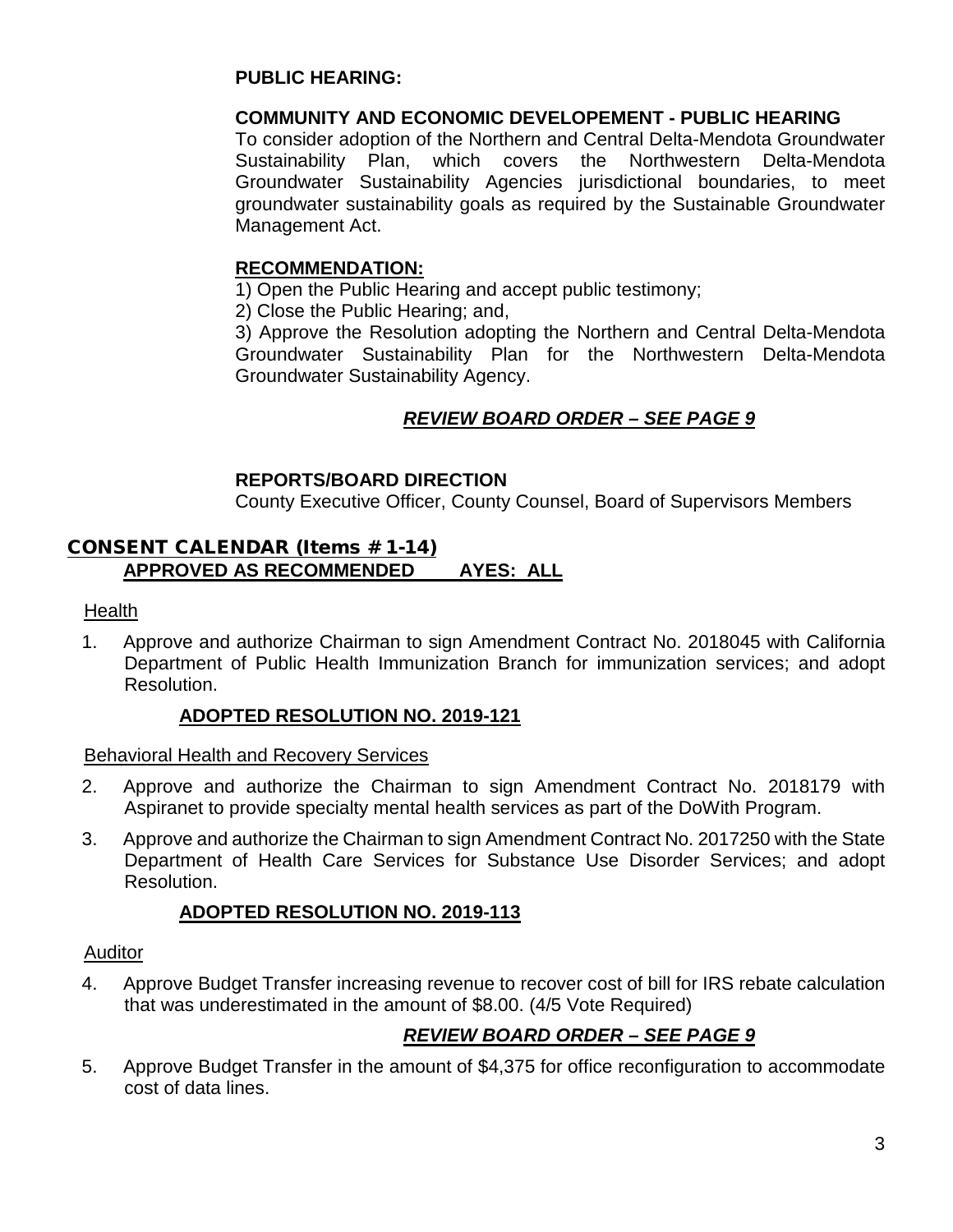## Executive Office

6. Act on Claims for Damages submitted by Dylan Ballard, Donna Hoyt, Richard Nunez, Ashylnn Chatham, Shawn Moore and Jose Felipe Jimenez Flores as recommended by Risk Management and County Counsel.

## Board Recognition

- 7. Authorize Certificates of Recognition to various individuals for accomplishments and graduation from the Merced County Jail Reentry Program.
- 8. Authorize Certificates of Recognition for being selected and in appreciation of time and service to Merced County to: Jillian Stewart for Miss Merced County's Outstanding Teen, Gaby Muro for Miss Merced County, Shalei Heflin for Miss Sierra Navada, and Audrey Showen for Miss Yosemite Valley.
- 9. Authorize Certificates of Recognition to various individuals for accomplishments and graduation from the Merced County Day Reporting Center.
- 10. Authorize Certificate of Recognition to the Church of Jesus Christ of Latter-Day Saints Celebrating 50 years of service in the community of Atwater.
- 11. Authorize Certificates of Recognition for being a Love Plus Graduate to Betty Valentine, Amanda McClellan, Cortney Brewster, Elizabeth Coronado, Jamie Foltz, Jessica Fierro, Juliana Ruiz, Kathleen Hanshew, Mary Jones, Monica Carmen Rios, Susan Serena, Breanna Mays and Juan Paniagua.
- 12. Authorize Certificate of Recognition to Chief Milt Medeiros for Retirement from 43 Years of Service as a Law Enforcement Officer and as the Chief of Police for the City of Gustine.
- 13. Authorize Certificates of Recognition to various individuals for completing the LiUNA Infrastructure Construction Boot Camp.
- 14. Authorize Certificates of Recognition for graduation from Merced County Drug Treatment Court to Salvador Moreno Almanza, Darlene Moss, and Martin Orozco.

# REGULAR CALENDAR

# BOARD ACTION

## AG. COMMISSIONER

15. Retroactively approve Contract with California Department of Food and Agriculture (CDFA) for Bee Safety Inspection activities.

# **AUTHORIZED CONTRACT NO. 2019362 AS RECOMMENDED AYES: ALL**

## HEALTH

16. 1) Terminate the current Insight Contract No. 2014171 upon execution of the new Contract with Netsmart Technologies, Inc.; 2) Approve the Software Installation and maintenance Contract with Netsmart Technologies, Inc. to provide MyInsight license, software maintenance and support services retroactive from October 1, 2019; and 3) Authorize the Chairman to sign all copies of the agreement.

# **AUTHORIZED CONTRACT NO. 2019363 AS RECOMMENDED AYES: ALL**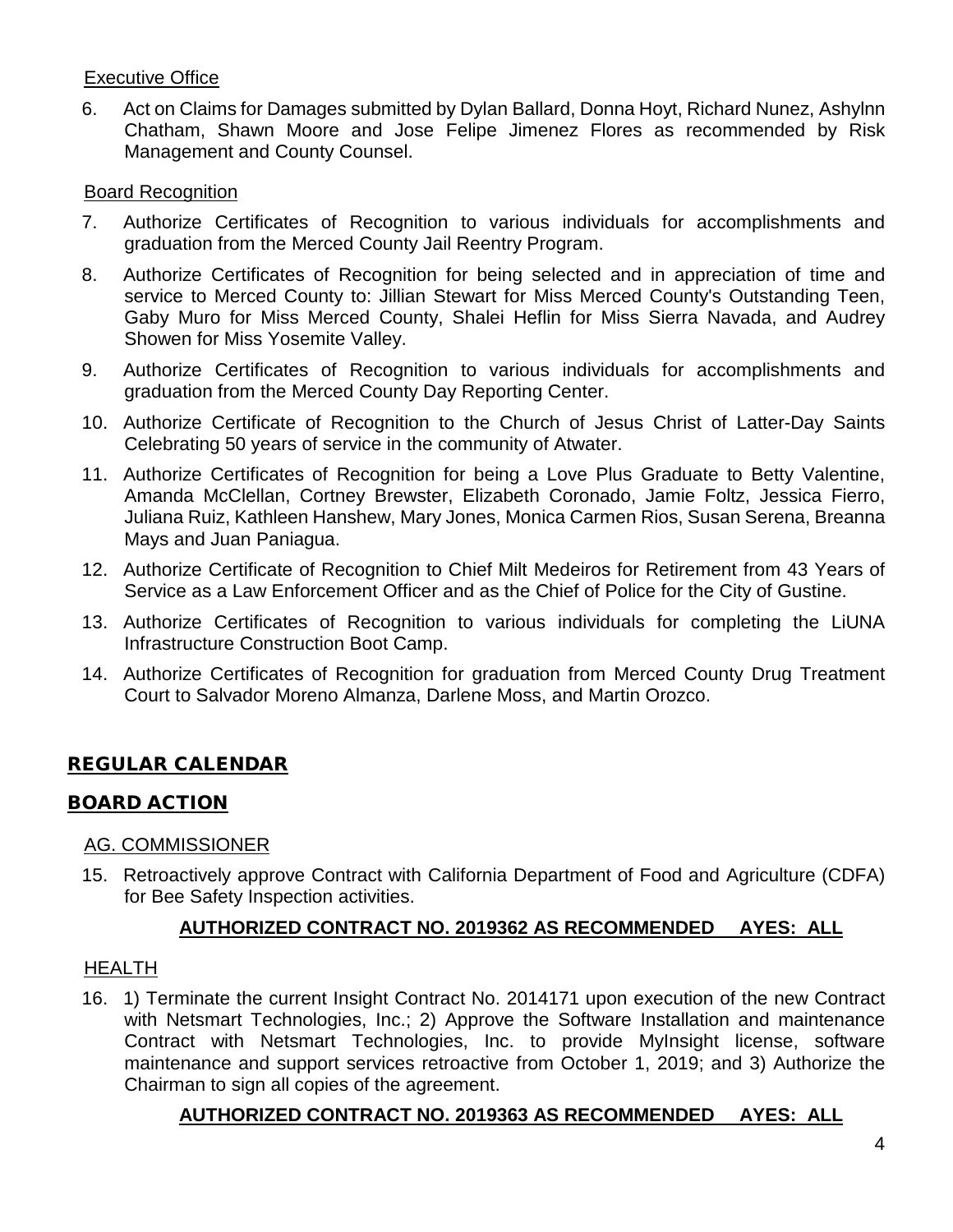17. 1) Approve surplus and donation of well telemetry and probe equipment used in execution of Contract No. 2016194 for Proposition 1 Sustainable Groundwater Planning - Counties with Stressed Basins Grant (4/5 Vote Required); 2) Approve Hold Harmless Agreement for Eastside Water District for the donation of well telemetry and probe equipment; 3) Approve Hold Harmless Agreement for San Luis and Delta-Mendota Water Authority for the donation of well telemetry and probe equipment; 4) Approve Hold Harmless Agreement for Merced Irrigation District for the donation of well telemetry and probe equipment; 5) Approve Hold Harmless Agreement for Stevinson Water District for the donation of well telemetry and probe equipment; and 6) Authorize the Director of Public Health to sign the agreements.

## **AUTHORIZED CONTRACT NOS. 2019364 (EASTSIDE), 2019365 (SAN LUIS & DELTA-MENDOTA), 2019366 (M.I.D.) AND 2019367 (STEVINSON) AS RECOMMENDED AYES: ALL**

# BEHAVIORAL HEALTH AND RECOVERY SERVICES

18. Accept the Department of Health Care Services, Projects for Assistance in Transition from Homelessness (PATH) Grant for 2019-2020 in the amount of \$95,523.

# **APPROVED AS RECOMMENDED AYES: ALL**

19. Contract with Healthy House within a Match Coalition for interpreter/translator services; and approve associated Budget Transfer.

# **AUTHORIZED CONTRACT NO. 2019368 AS RECOMMENDED AYES: ALL**

20. 1) Accept the Central California Alliance for Health Medi-Cal Capacity Grant for Provider Recruitment for a full-time Psychiatrist; and 2) Approve and authorize the Chairman to sign new Agreement #0719-MCBHRS-PR1 in the amount of \$150,000 upon execution by both parties.

# **AUTHORIZED CONTRACT NO. 2019369 AS RECOMMENDED AYES: ALL**

21. 1) Accept the Central California Alliance for Health Medi-Cal Capacity Grant for Provider Recruitment for a full-time Psychiatric Nurse Practitioner; and 2) Approve and authorize the Chairman to sign new Agreement #0719-MCBHRS-PR2 in the amount of \$131,930 upon execution by both parties.

# **AUTHORIZED CONTRACT NO. 2019370 AS RECOMMENDED AYES: ALL**

22. Contract with Ever Well Health Systems, LLC for board and care services to clients.

# **AUTHORIZED CONTRACT NO. 2019372 AS RECOMMENDED AYES: ALL**

23. 1) Authorize Behavioral Health and Recovery Services to apply for the Grants for the Benefit of Homeless Individuals in the amount of \$400,000 per year for up to five (5) years, through the Department of Health and Human Services, Substance Abuse and Mental Health Services Administration (SAMHSA); 2) Authorize the Director of Behavioral Health and Recovery Services to sign and submit all SAMHSA documents necessary for submittal of the grant application; and 3) Return to the Board upon receipt of the award by SAMHSA and approval of all grant related documents.

# **APPROVED AS RECOMMENDED AYES: ALL**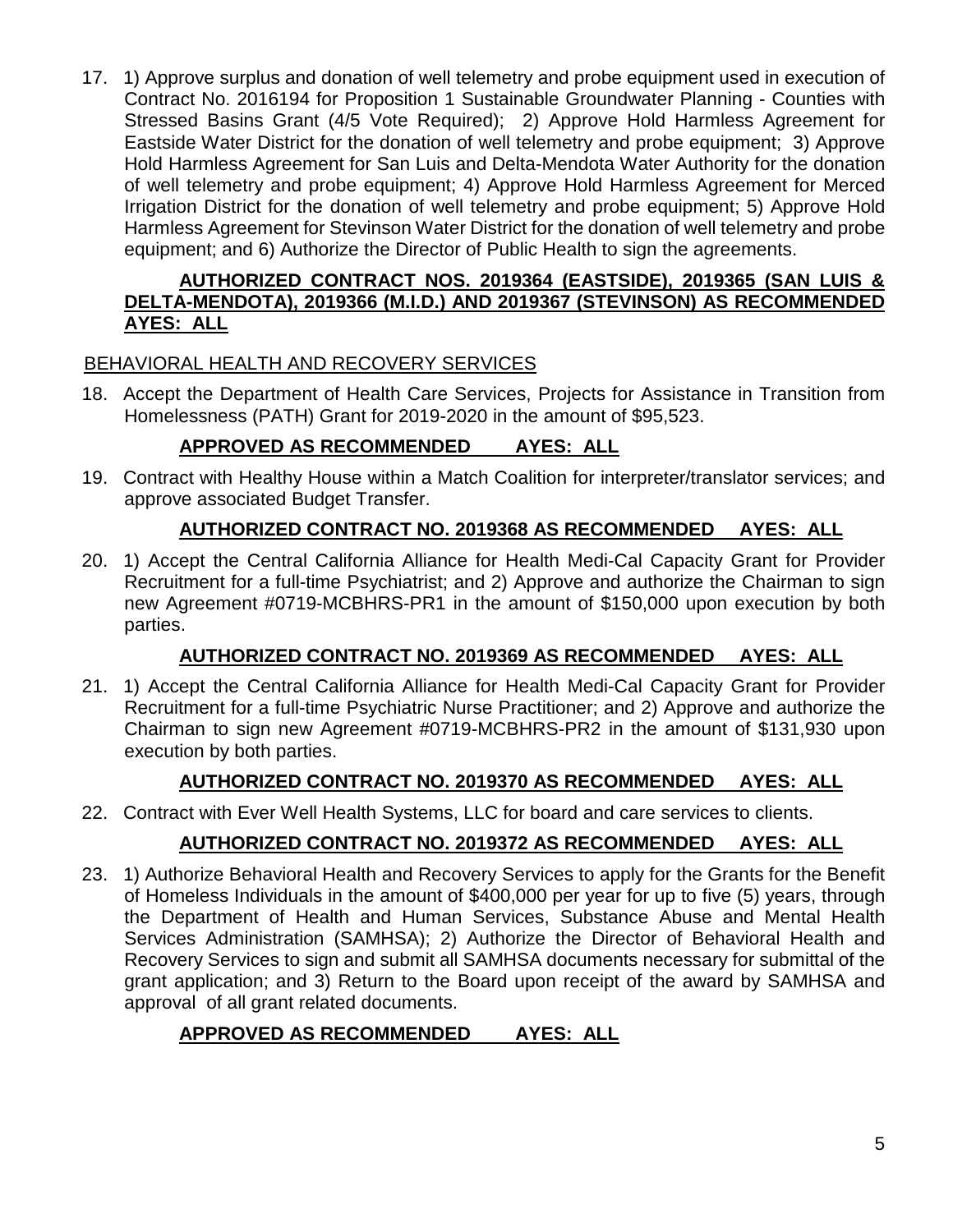## HUMAN SERVICES AGENCY

24. Approve Memorandum of Understanding (MOU) with Court Appointed Special Advocates of Merced County (CASA) and Superior Court of Merced County to provide procedures for referrals and assignment of cases.

# **AUTHORIZED CONTRACT NO. 2019373 AS RECOMMENDED AYES: ALL**

25. Approve Memorandum of Understanding (MOU) with Stanislaus State to allow Human Services Agency to participate in the CareerReadyU Program.

# **AUTHORIZED CONTRACT NO. 2019374 AS RECOMMENDED AYES: ALL**

## **SHERIFF**

26. Contract with Gustine Unified School District for a part-time School Resource Officer.

# **AUTHORIZED CONTRACT NO. 2019375 AS RECOMMENDED AYES: ALL**

## DISTRICT ATTORNEY

27. 1) Approve the addition of one (1) Victim Witness Advocate position for the Mass Victimization Program classification 7196, salary range 65.3 in Budget Unit 20401 to be 100% subvented and eliminated if funding is decreased or is discontinued; 2) Approve the amendments to the Position Allocation Resolution 06-120/A; and 3) Approve the related Budget Transfer. (4/5 Vote Required)

# **ADOPTED RESOLUTION NO. 2019-114 AS RECOMMENDED AYES: ALL**

# FIRE

28. Approve Memorandum of Understanding (MOU) with the University of California, Merced for payment by the University to the County in the amount of \$824,211 to fund additional fire personnel at the McKee Fire Station.

# **AUTHORIZED CONTRACT NO. 2019371 AS RECOMMENDED AYES: ALL**

## HUMAN RESOURCES

29. Approve the amendments to the Salary Allocation Resolution 06-120 and the Position Allocation Resolution 06-120/A for the minimum wage increase effective December 23, 2019.

## **ADOPTED RESOLUTION NOS. 2019-115 (SALARY) AND 2019-116 (POSITION) AS RECOMMENDED AYES: ALL**

## EXECUTIVE OFFICE

30. Approve Merced County Mission, Vision and Value statements and direct the County Executive Office to distribute through all County Departments.

# **APPROVED AS RECOMMENDED AYES: ALL**

# *REVIEW BOARD ORDER – SEE PAGE 10*

# BOARD OF SUPERVISORS

31. Approve the Board Assistant Policy allowing for Extra Help Administrative Assistants to be hired by individual Board of Supervisors as deemed necessary.

# **APPROVED AS RECOMMENDED AYES: ALL**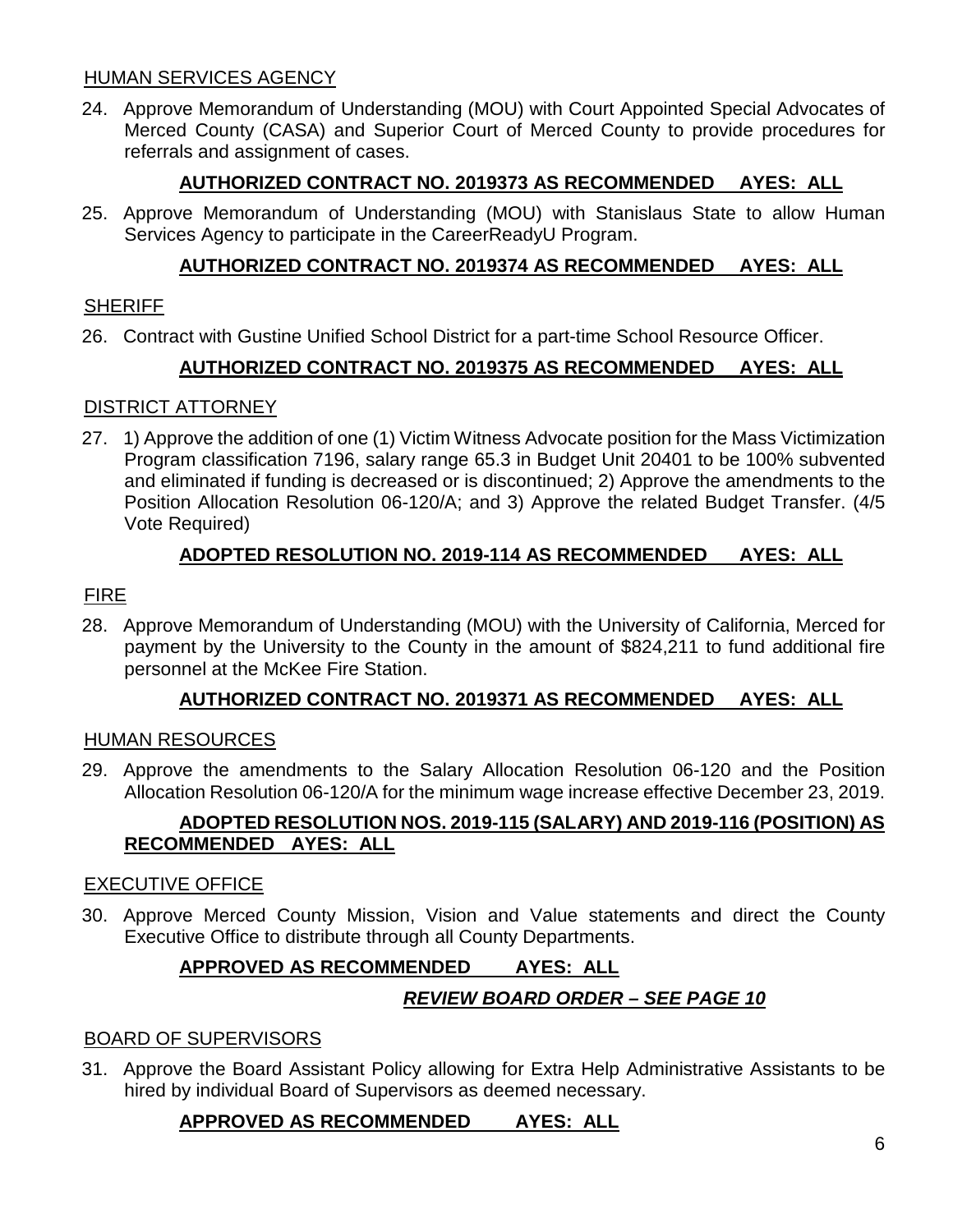#### BOARD APPOINTMENTS

32. 1) Reappoint David Ness representing Appointed Member at Large #4, to serve on the Merced County Employees' Retirement Board until December 31, 2022; and 2) Reappoint Ryan Paskin representing Appointed Member At Large #6, to serve on the Merced County Employees' Retirement Board until December 31, 2022.

## **APPROVED AS RECOMMENDED AYES: ALL**

33. Appoint Melissa Miller to serve as a member of the Snelling Municipal Advisory Council until February 16, 2023.

## **APPROVED AS RECOMMENDED AYES: ALL**

34. Reappoint George Pirtle to serve as a member of the Library Advisory Commission, representing District Three, until August 31, 2023.

# **APPROVED AS RECOMMENDED AYES: ALL**

#### BOARD INFORMATION & POSSIBLE ACTION **ACCEPTED AND PLACED ON FILE AYES: ALL**

- 35. Elections re: Statement of Vote for the November 5, 2019 General District Election (UDEL).
- 36. Merced County Mosquito Abatement District re: General Manager's Report for October 15 through November 19, 2019.

#### **THE BOARD RECESSED TO MEET AS A MERCED COUNTY CHOWCHILLA GROUNDWATER SUSTAINABILITY AGENCY AND RECONVENED TO MEET AS A BOARD OF SUPERVISORS**

## **THE BOARD RECESSED TO MEET AS A MERCED COUNTY DELTA-MENDOTA GROUNDWATER SUSTAINABILITY AGENCY AND RECONVENED TO MEET AS A BOARD OF SUPERVISORS**

## **THE BOARD ADJOURNED THE MEETING AT 12:05 P.M. UNTIL TUESDAY, DECEMBER 17, 2019, AT 10:00 A.M.**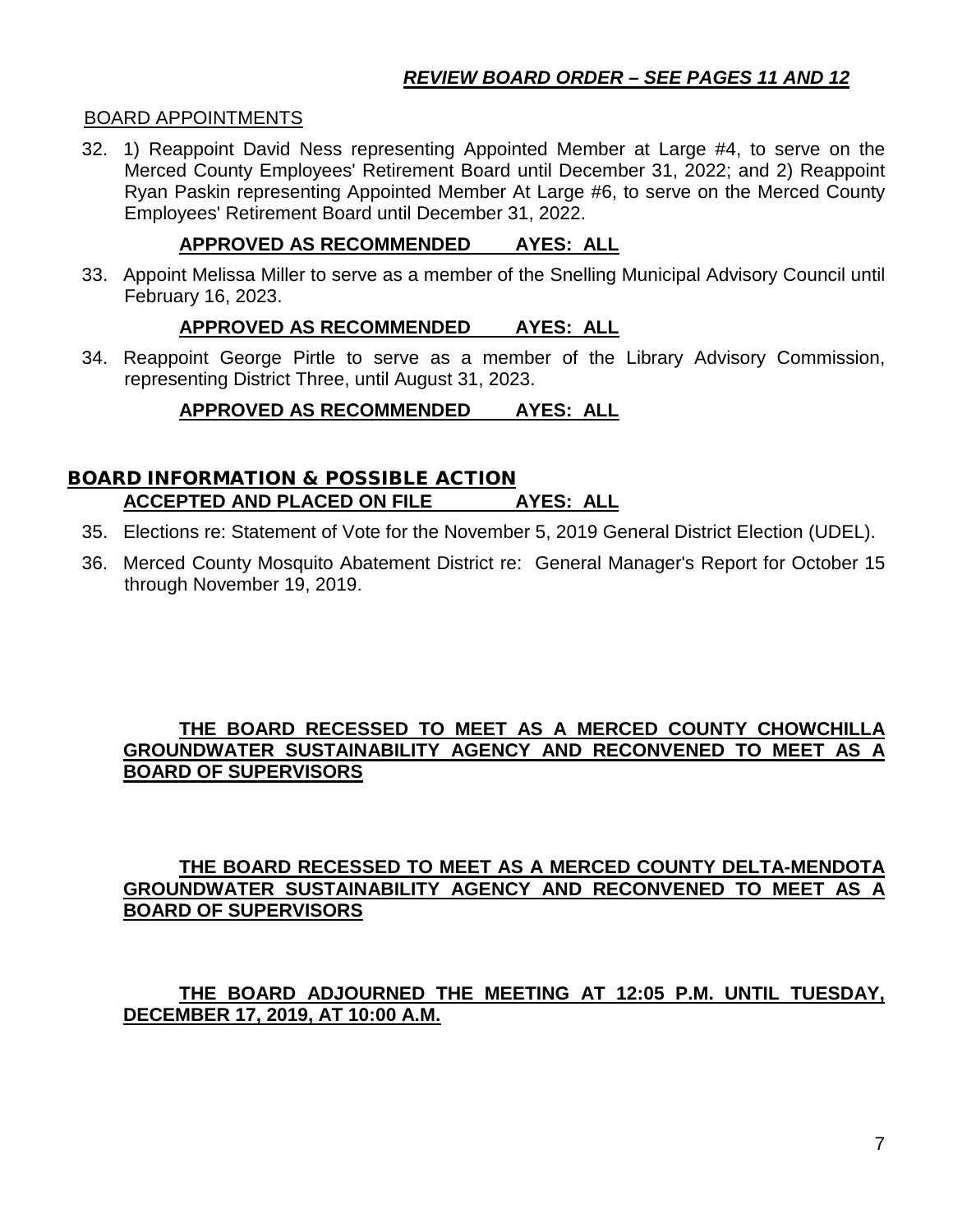## **BOARD ORDERS – SUMMARY ACTION MINUTES – DECEMBER 10, 2019**

#### **10:00 A.M. SCHEDULED ITEM 2019-12-10 PUBLIC OPPORTUNITY**

Jeremy Rahn, Deputy Director of Merced County Fire introduces two new Battalion Chiefs, Andrew Overbay and Brian White.

Micki Archuleta, Outgoing Chair of the Behavioral Health Board submits a copy of their annual report in the board basket.

Crystal Guillen, IHSS worker and UDW member speaks in support of a livable wage.

Julia Ortiz, UDW member speaks of her experience as a car provider.

Unidentified speaker, a former organizer for IHSS speaks of her reliance on IHSS since becoming disabled.

Della Garrett-Lundell, Hilmar resident, IHSS worker and UDW member speaks of her experience as a provider for her 28 year old son and submits letter for the Board with her contact information.

Odyssey M., eight year old resident speaks about her book launch at the Merced County Library on December 14, 2019 and submits a flyer for the Board.

Harry Zarate, UDW member speaks about the IHSS program and that there is not enough done for the elderly.

Present: Pareira, Espinoza, Lor, McDaniel, Silveira

# **10:00 A.M. SCHEDULED ITEM**

#### **2019-12-10 PRESENTATION – SUSTAINABLE GROUNDWATER MANAGEMENT ACT (SGMA) AND GROUNDWATER SUSTAINABILITY PLANS UPDATE**

Mark Hendrickson, Director of Community and Economic Development opens and gives an overview of the presentation that Lacey Kiriakou will be giving.

Lacey Kiriakou, Water Resources Coordinator gives a powerpoint presentation covering the following: Sustainability Groundwater Management Act of 2014, Impacted Groundwater Basins, Merced County Impacted Subbasins, Groundwater Sustainability Plans, Undesirable Results, Groundwater Sustainability Plan Elements, Public Review and Engagement, Merced County GSP in Critically Overdraft Basins, Merced Subbasin, Chowchilla Subbasin, Delta-Mendota Subbasin in Merced County, Today's Public Hearings for GSP Adoption and Next Steps for GSA's.

Supervisor McDaniel commends Ms. Kiriakou for her efforts and work with the Groundwater Sustainability Agencies.

Supervisor Pareira comments that Ms. Kiriakou has done a great job and concurs with Supervisor McDaniel.

Supervisor Espinoza agrees with his colleagues that Ms. Kiriakou has done a great job.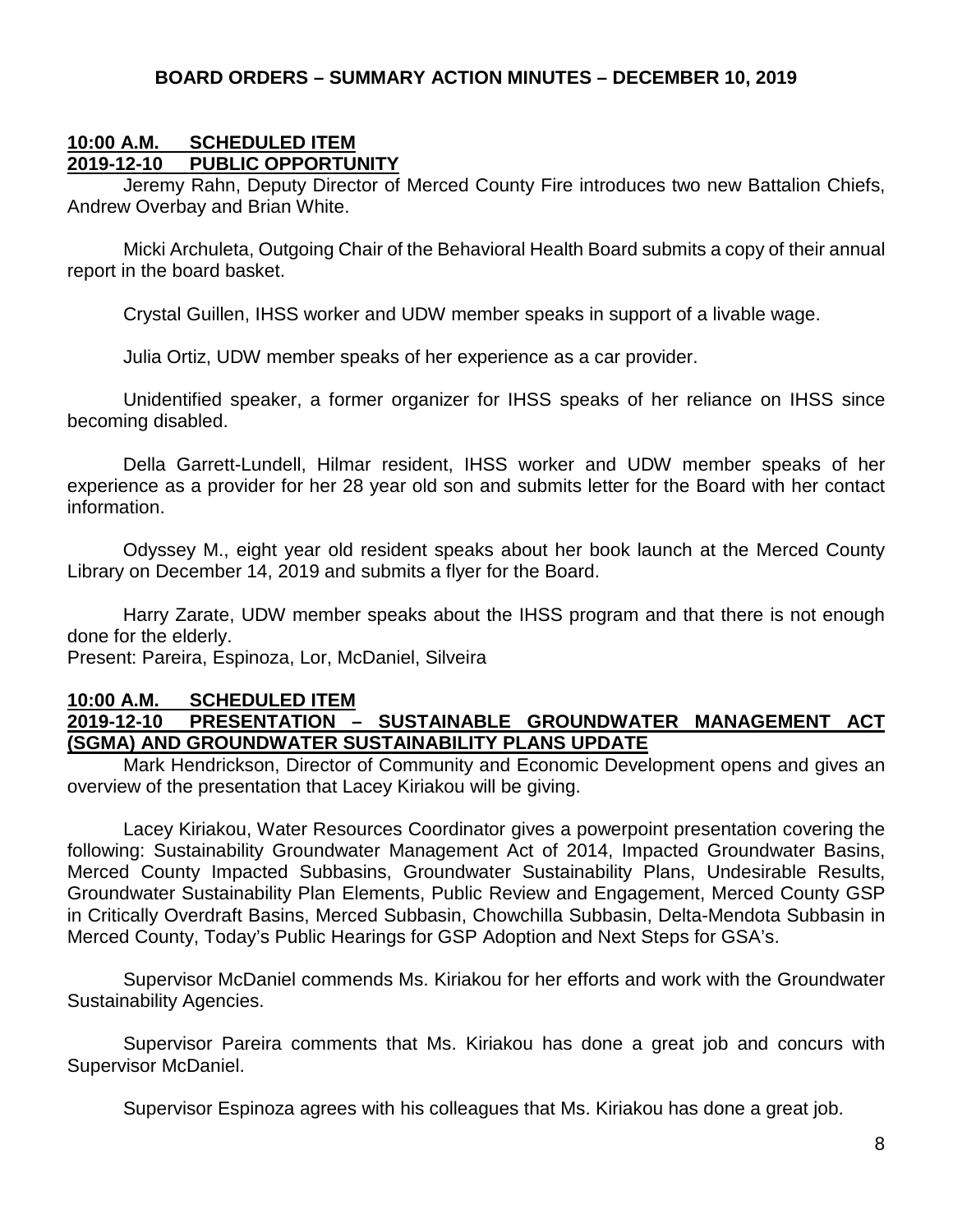Present: Pareira, Espinoza, Lor, McDaniel, Silveira

## **10:00 A.M. SCHEDULED ITEM 2019-12-10 COMMUNITY AND ECONOMIC DEVELOPMENT – PUBLIC HEARING**

The time and date previously scheduled to conduct a public hearing to consider adoption of the Northern and Central Delta-Mendota Groundwater Sustainability Plan, which covers the Northwestern Delta-Mendota Groundwater Sustainability Agencies jurisdictional boundaries, to meet groundwater sustainability goals as required by the Sustainable Groundwater Management Act.

Mark Hendrickson, Director of Community and Economic Development reviews powerpoint presentation covering the following: Northern Delta-Mendota GSA, Northern and Central Delta-Mendota GSP Plan Area, Northern and Central Delta-Mendota GSP and Staff Recommendation.

The Chairman opens the Public Hearing and asks if there is anyone present wishing to speak.

No one speaks. The Chairman closes the Public Hearing.

Upon motion of Supervisor McDaniel, seconded by Supervisor Silveira, duly carried, the Board approves Resolution No. 2019-117 adopting the Northern and Central Delta-Mendota Groundwater Sustainability Plan for the Northwestern Delta-Mendota Groundwater Sustainability Agency.

Ayes: Pareira, Espinoza, Lor, McDaniel, Silveira

# **CONSENT ITEM NO. 4**

#### **2019-12-10 AUDITOR**

The Clerk announces a Budget Transfer increasing revenue to recover cost of bill for IRS rebate calculation that was underestimated in the amount of \$8.00 requiring a 4/5 Vote is before the Board for consideration.

Supervisor Silveira comments that he wants people to see where he is coming from on this item. He states that the Budget Act requires us to bring an adjustment before the Board for \$8.00. He further comments that we are watching every penny for tax payers in Merced County.

Supervisor McDaniel comments on how much time it took this item to get here, and that he's sure it was much more than \$8.00.

Jim Brown, County Executive Officer states that the Board does have the authority to delegate himself in making adjustments through the year from a budget perspective, however that's when you're increasing the budget or increasing or creating capital assets above a certain dollar amount. Mr. Brown states that State legislation has an adopted statute that if you ever increase the budget, which requires an increase in revenue, you increase your budget or cross departmental lines, it is required to come before the Board with a 4/5 vote. Mr. Brown further states that it is a requirement of the law and that he realizes this creates frustration.

Supervisor Silveira questions if there is a way we could put something in the budget to say if the budget transfer is less than \$100 we could delegate that authority to staff. He further states that he knows we spent a lot more than \$8 to put this item on our agenda.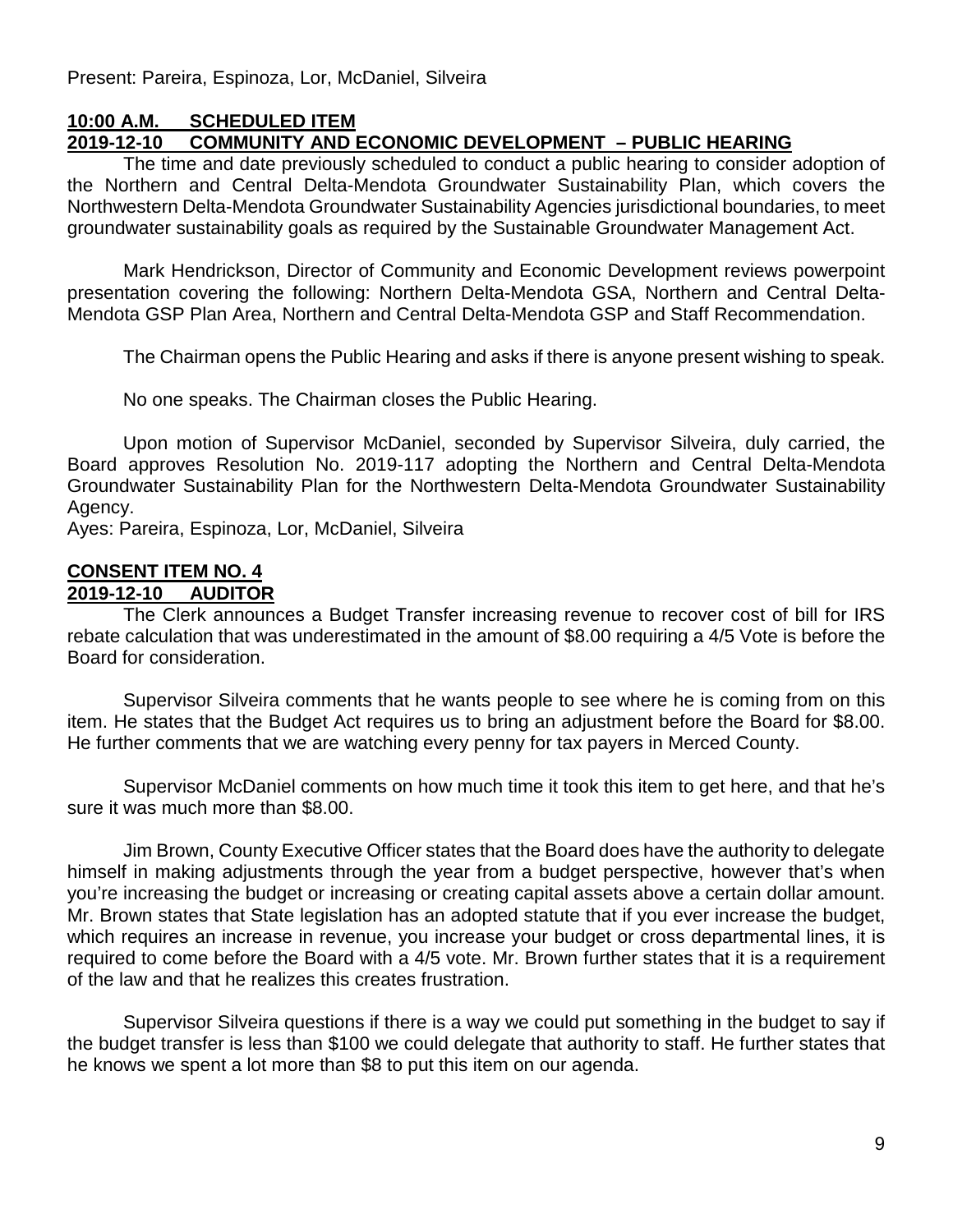Upon motion of Supervisor Lor, seconded by Supervisor Espinoza, duly carried, the Board approves Budget Transfer increasing revenue to recover cost of bill for IRS rebate calculation that was underestimated in the amount of \$8.00.

Ayes: Pareira, Espinoza, Lor, McDaniel, Silveira

## **ACTION ITEM NO. 30**

## **2019-12-10 EXECUTIVE OFFICE**

The Clerk announces an item to approve Merced County Mission, Vision and Value statements and direct the County Executive Office to distribute through all County Departments is before the Board for consideration.

Jim Brown, County Executive Officer gives an overview that this is an update to the County's current Mission, Vision and Values statement that was previously established by the Board of Supervisors in 2002 and gives an overview of the process.

David Mirrione, Assistant County Executive Officer and Sommer Moniz, Deputy County Executive Officer review a powerpoint presentation covering the following: 2018-19 Executive Leadership Program, Our Current MVV, All Employee Survey, All Employee Survey: Mission, All Employee Survey: Vision, Community Survey Summary, Departmental MVV-Shared Concepts, Mission Statement, Vision Statement, Values and Next Steps.

Supervisor Lor commends staff, leadership team and everyone involved. She questions why the word equity was not included in the statement.

Mr. Mirrione responds that he felt it was captured via the statement "enhance and protect our diverse community", "thriving in an inclusive Merced County".

Supervisor Lor responds that it does not touch on the purpose why the word equity was eliminated.

Supervisor McDaniel thanks Mr. Mirrione and Ms. Moniz for their work on this and states that this explains what our values are and also shows it.

Supervisor Silveira comments that he does not want this to just be an exercise that you put a nice presentation together. He further states that this benefits all of our constituents and appreciates the implementation plan and our investment in leadership.

Supervisor Lor comments that she supports the proposed Mission, Vision and Values and has asked staff to look at putting together a one day team development/team building for staff.

Supervisor Pareira states that he appreciates the effort on this and that we are growing our talent from within through the cohort training that Human Resources has done in the past.

Upon motion of Supervisor McDaniel, seconded by Supervisor Lor, duly carried, the Board approves Merced County Mission, Vision and Value statements and directs the County Executive Office to distribute through all County Departments.

Ayes: Pareira, Espinoza, Lor, McDaniel, Silveira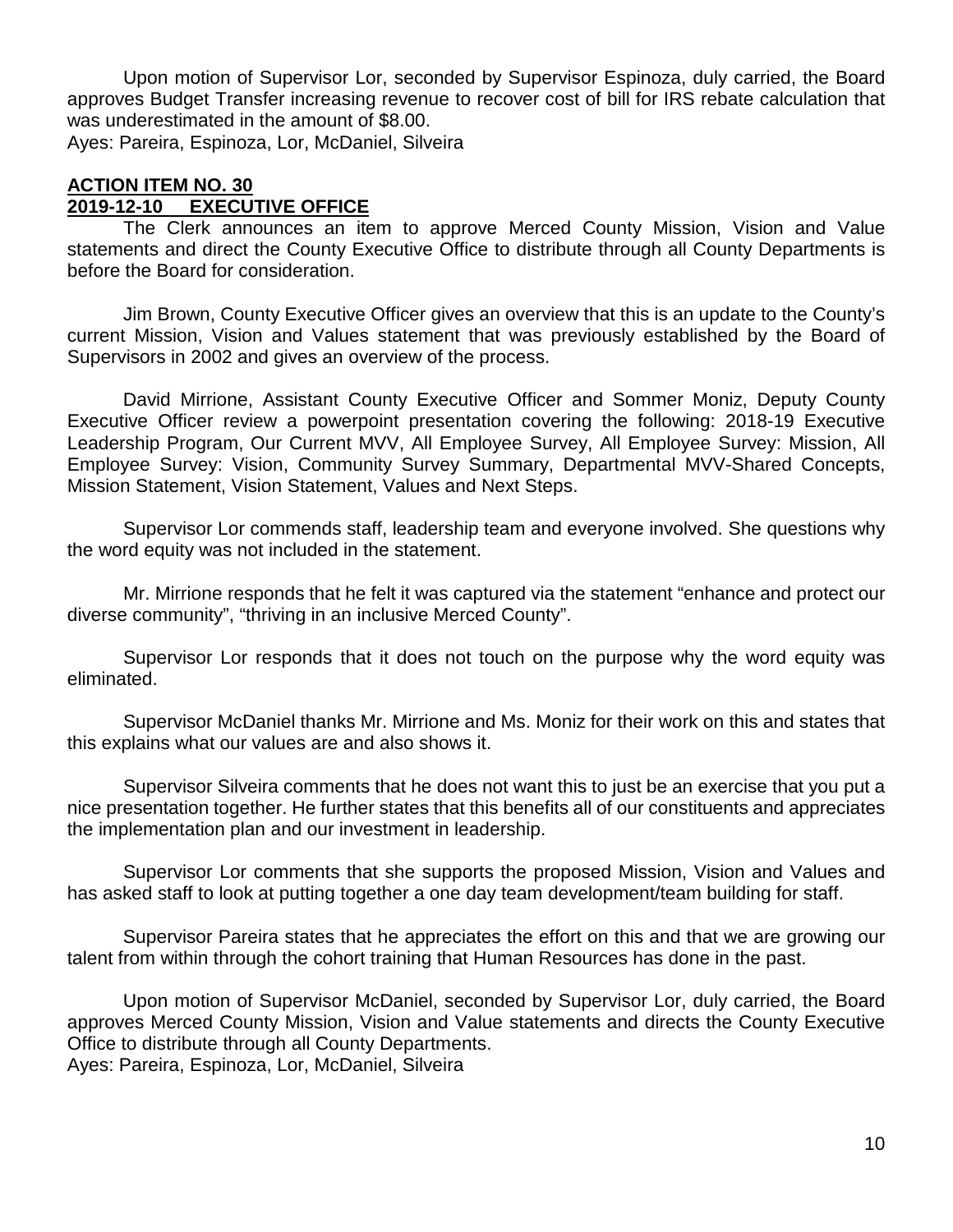#### **ACTION ITEM NO. 31 2019-12-10 BOARD OF SUPERVISORS**

The Clerk announces an item to approve the Board Assistant Policy allowing for Extra Help Administrative Assistants to be hired by individual Board of Supervisors as deemed necessary is before the Board for consideration.

Supervisor Silveira comments that it's not that he cannot do his job but as a new supervisor he is still learning everything and there are things he could use help on. He reviews both option 1 and 2. He states that he and Supervisor Espinoza have met with staff a few times and have come up with the two options. He further states that he recommends option 1 and gives an overview of both of the options listed in the Board Agenda Item.

Supervisor McDaniel comments that he does not see an implementation process, he questions who will be supervising these assistants and also the hiring policy.

Supervisor Pareira states that his concern is that these assistants may get asked to do responsibilities and jobs that are not necessarily responsibilities of Merced County. He further comments that he would like to see some policy that states they can only be used for the purposes that the tax payers are asking us to do and not special projects.

Jim Brown, County Executive Officer states that the ad hoc Board members have heard the discussions from you all and that the policy does set up a process and follows County procedures. He further states how the recruitment lists are developed and will follow our current Human Resources processes. Mr. Brown explained how Extra Help positions are tied to the dollar allocated and how they have the ability to release them at any time.

Supervisor McDaniel questions the maximum of \$15 per hour compensation.

Mr. Brown responds that we do have flexibility with minimum wage of up to \$15 per hour and that it would just be a little over 20 hours per week that you can work that individual. He states that we did not create a new classification. The Board has the flexibility to create a different type of classification if they agree on doing so.

Supervisor Pareira gives a specific example of an event – Parent Leadership Institute Graduation, not a County program or function that he attended this past weekend because he wanted to support a group of people. Would this be allowed for an assistant to attend and represent the Supervisor?

Mr. Brown responds yes, the Extra Help schedule is not set to be Monday through Friday and there is flexibility in their schedules. It they are representing you at events I would say yes they could attend.

Supervisor Pareira states, what if there was not a graduation and we just wanted to support a community group.

Supervisor Espinoza comments that it is an extension of your job.